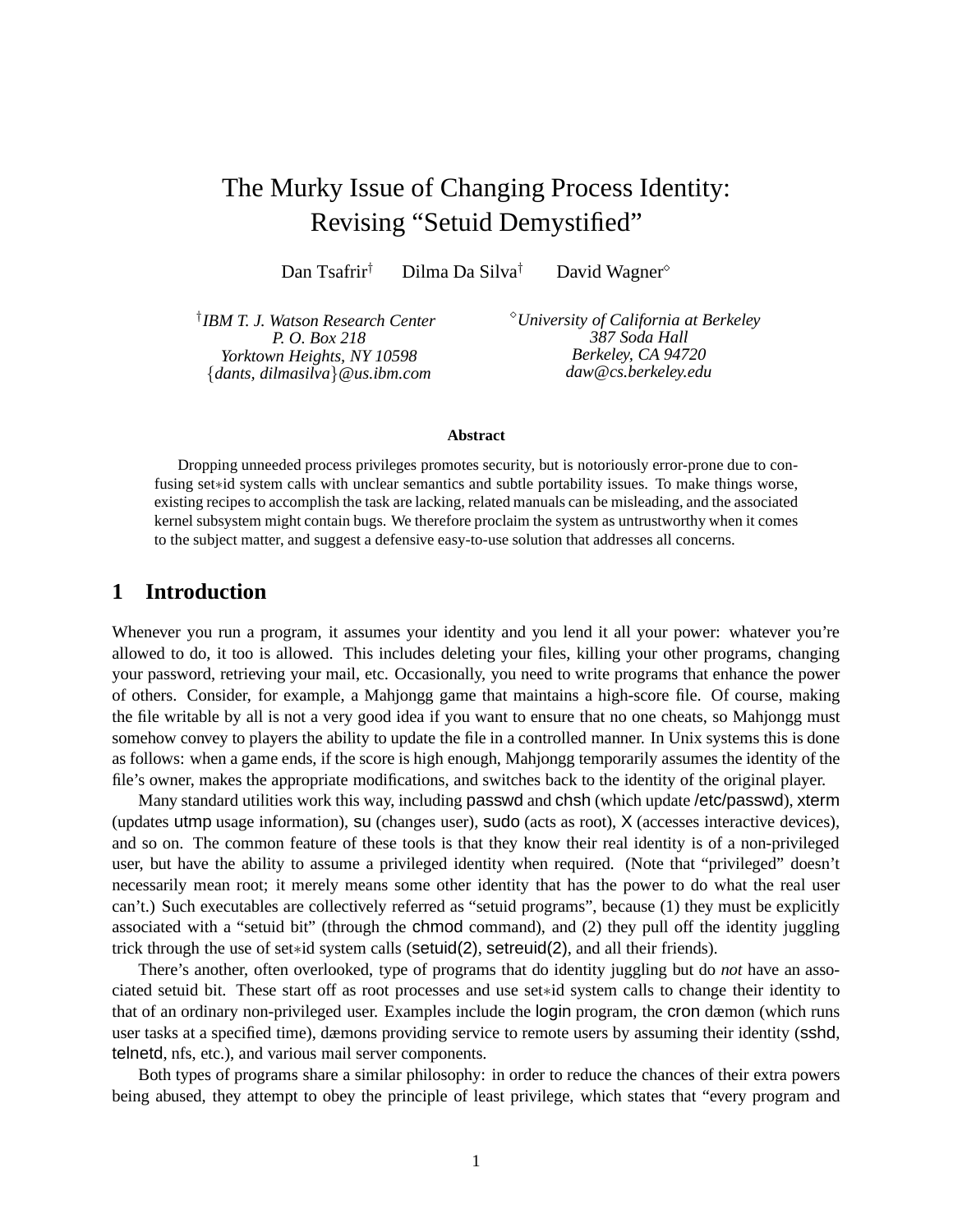every user of the system should operate using the least set of privileges necessary to complete the job" [\[16\]](#page-9-0). For setuid programs this translates to

- 1. minimizing the number and duration of the time periods at which the program temporarily assumes the privileged identity, in order to reduce the negative effect that programming mistakes might have (e.g., mistakenly removing a file as root can have far greater negative implications than doing it when the non-privileged identity is in effect), and
- 2. permanently giving up the ability to assume the privileged identity as soon as it's no longer needed, so that if an attacker gains control (e.g., through a buffer overflow vulnerability), he can't exploit those privileges.

The principle of least privilege is a simple and sensible rule. But when it comes to identity-changing programs (in the immortal words of The Essex [\[7\]](#page-9-1) or anybody who ever tried to lose weight [\[14\]](#page-9-2)) it's easier said than done. Here are a few quotes that may explain why it's at least as hard as doing a diet: Chen et al. said that "for historical reasons, the uid-setting system calls are poorly designed, insufficiently documented, and widely misunderstood" and that the associated manuals "are often incomplete or even wrong" [\[2\]](#page-9-3). Dean and Hu observed that "the setuid family of system calls is its own rats nest; on different Unix and Unix-like systems, system calls of the same name and arguments can have different semantics, including the possibility of silent failures" [\[3\]](#page-9-4). Torek and Dik concluded that "many years after the inception of setuid programs, how to write them is still not well understood by the majority of people who write them" [\[17\]](#page-9-5). All these deficiencies have made the setuid mechanism the source of many security vulnerabilities.

It has been more than 30 years since Dennis Ritchie introduced the setuid mechanism [\[15\]](#page-9-6), and more than 20 years since people started publishing papers about how to correctly write setuid programs [\[1\]](#page-9-7). The fact that this article has something new to say serves as an unfortunate testament that the topic is not yet resolved. Our goal in this paper is to provide the equivalent of a magical diet pill that effortlessly makes you slim. (Or at least lay the foundations for this magic.) Specifically, we design and implement an intuitive change-identity algorithm that abstracts away the many pitfalls, confusing details, operating system specific behavior, and portability issues. We build on and extend the algorithm proposed by Chen et al. [\[2\]](#page-9-3), which neglected to factor in the role that supplementary groups play in forming an identity. Our code is publicly available [\[18\]](#page-9-8). It was extensively tested on Linux 2.6.22, FreeBSD 7.0-STABLE, OpenSolaris, and AIX 5.3. We warn that, given the history of subtle pitfalls in the set∗id syscalls, it may be prudent for developers to avoid relying upon our algorithm until it has been subject to careful review by others.

### **2 User Identity vs. Process Identity**

Before attempting to securely switch identities, we need to define what the term "identity" means. In this context, we found it productive to make a distinction between two types of identities: that of a user, and that of a process. The user's credentials include the user ID (uid), the user's primary group (gid), and an additional array of supplementary groups (sups). Collectively, they determine which system resources the user can access. In particular, a zero uid is associated with the superuser (root) who can access all resources. We define the *ucred\_t* type to represent a user by aggregating these three fields, as follows:

```
typedef struct supplementary_groups {
    gid_t *list; // sorted ascending, no duplicates
    int size; // number of entries in 'list'
} sups_t;
typedef struct user_credentials {
   uid_t uid;
```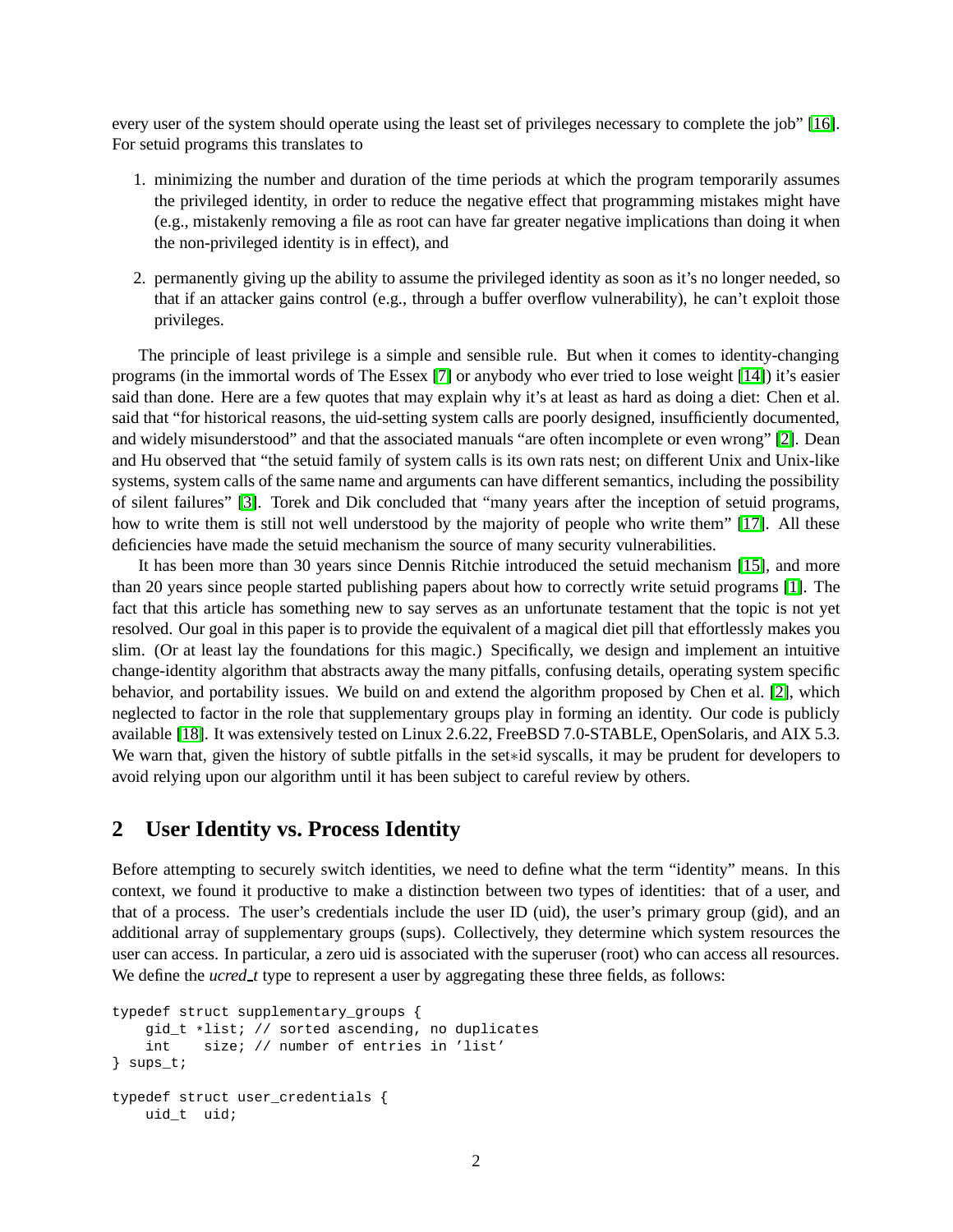```
gid_t gid;
   sups_t sups;
} ucred_t;
```
Things are a bit more complicated when it comes to the corresponding process credentials. Each process has three user IDs: the real (ruid), effective (euid), and saved (suid). The real uid identifies the "owner" of the process, which is typically the executable's invoker. The effective uid represents the identity in effect, namely, the one used by the OS (operating system) for most access decisions. The saved uid stores some previous user ID, so that it can be restored (copied to the euid) at some later time with the help of set∗uid system calls. Similarly, a process has three group IDs: rgid, egid, and sgid. We define the *pcred t* type to encapsulate the credentials of a process:

```
typedef struct user_ids { uid_t r, e, s; } uids_t;
typedef struct group_ids { gid_t r, e, s; } gids_t;
typedef struct process_credentials {
   uids_t uids; // uids.r = ruid, uids.e = euid, uids.s = suid
   gids_t gids; // gids.r = rgid, gids.e = egid, gids.s = sgid
    sups_t sups;
} pcred_t;
```
Supplementary groups can be queried with the help of the getgroups system call. The ruid, euid, rgid, and egid of a process can be retrieved with getuid, geteuid, getgid, and getegid, respectively. The ways to find out the values of suid and sgid are OS-specific.

In Linux, each process has also an fsuid and an fsgid, which are used for access control to the filesystem. Normally, these are equal to the euid and egid, respectively, unless they are explicitly changed [\[11\]](#page-9-9). As this rarely used feature is Linux-specific, it is not included in the above data structures. To ensure correctness, our algorithm never manipulates the fsuid or fsgid, ensuring that (if programs rely only upon our interface for manipulating privileges) the fsuid and fsgid will always match the euid and egid.

The benefit of differentiating between user and process identities is that the former is more convenient to work with, easier to understand, better captures the perception of programmers regarding identity, and typically is all that is needed for programmers to specify what kind of an identity they require. In other words, the notions of real, effective, and saved IDs are not important in their own right; rather, they are simply the technical means by which identity change is made possible. Note, however, that "user" isn't an abstraction that is represented by any kernel primitive: the kernel doesn't deal with users; it deals with processes. It is therefore the job of our algorithm to internally use *pcred t* and provide the appropriate mappings.

# **3 Rules of Identity Juggling**

**Identity Propagation and Split Personalities** The second thing one has to consider when attempting to correctly switch identities is the manner by which processes initially get their identity. When a user *rik* logs in, the login program forks a process  $P$  and sets things up such that  $(1)$   $P$ 's three uids hold *rik*'s uid,  $(2)$ P's three gids hold *rik*'s primary group, and (3) P's supplementary array is populated with the gids of the groups to which *rik* belongs. The process credentials are then inherited across fork. They are also inherited across exec, unless the corresponding executable  $E$  has its setuid bit set, in which case the effective and saved uids are set to be that of  $E$ 's owner (but the real uid remains unchanged). Likewise, if  $E$  is setgid, then the saved and effective groups of the new process are assigned with  $E$ 's group.

Conversely, the supplementary array is *always* inherited as is, even if E's setuid/setgid bits are set. Notice that this can lead to a bizarre situation where  $E$  is running with a split personality: the effective user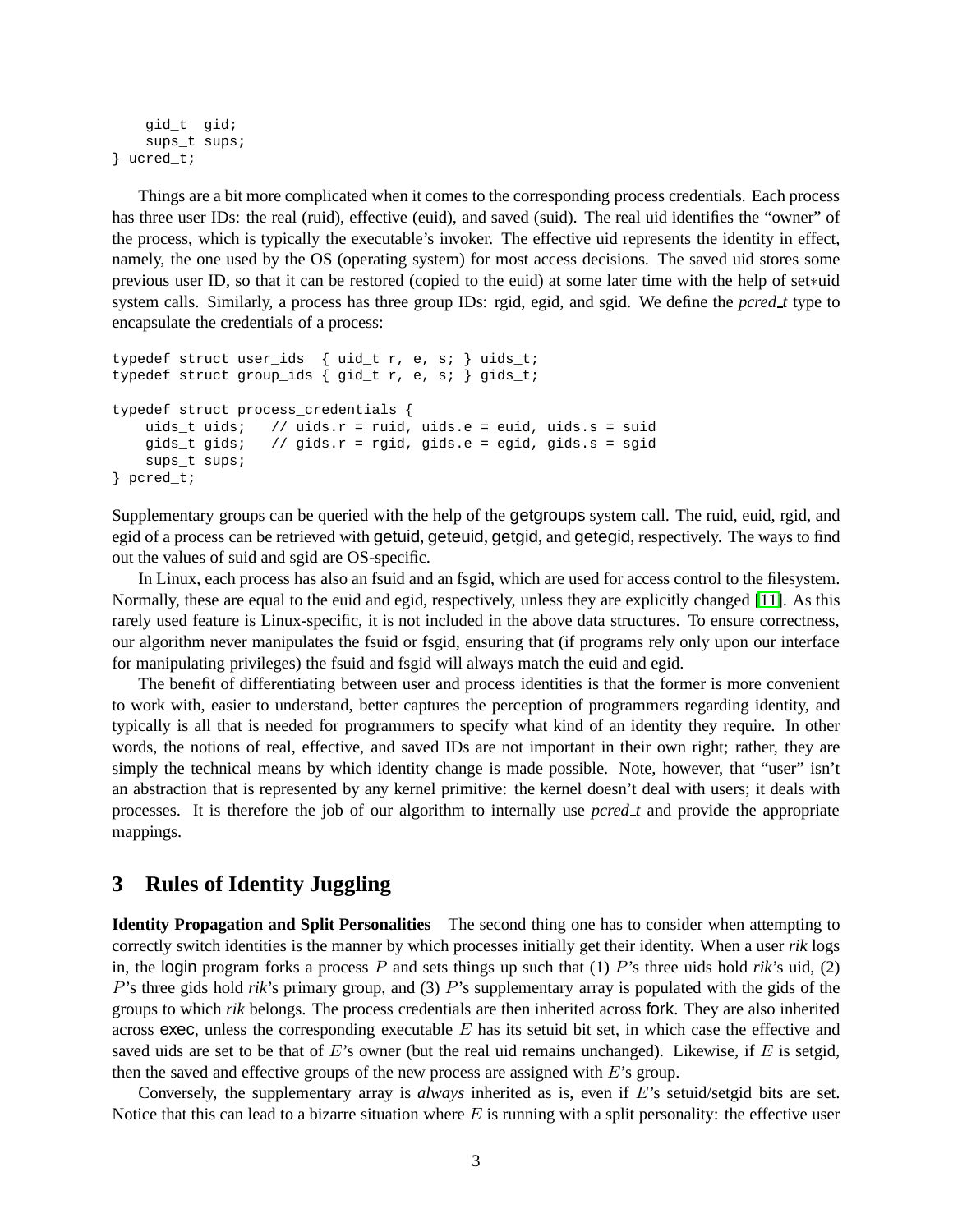and group are of  $E$ 's owner, whereas the supplementary groups are of  $E$ 's invoker. This isn't necessarily bad (and in fact constitutes the typical case), but it's important to understand that this is what goes on.

**User ID Juggling** Since access control is based on the effective user ID, a process gains privilege by assigning a privileged user ID to its euid, and drops privilege by removing it. To drop privilege temporarily, a process removes the privileged user ID from its euid but stores it in its saved ID; later, the process may restore privilege by copying this value back to the euid. To drop privilege permanently, a process removes the privileged user ID from all three uids. Thereafter, the process can never restore privilege.

Roughly speaking, there typically exists some technical way for a process to copy the value from one of its 3 uids to another, and thus perform the uid juggling as was just described. If the process is non-root  $(\text{uid} \neq 0)$ , then that's all it can do (juggle back and forth between the real and saved uids). Root, on the other hand, can assume any identity.

**Primary Group Juggling** The rules of changing gids are identical, with the exception that egid=0 doesn't convey any special privileges: only if euid=0 can the process set arbitrary gids.

**Supplementary Groups Juggling** The rules for changing supplementary groups are much simpler: If a process has euid=0, it can change them however it likes through the setgroups system call. Otherwise, the process is forbidden from using setgroups, and is stuck with the current setting. The implications for setuid programs are interesting. If the setuid program drops privileges (assuming the identity of its invoker), then the supplementary groups will already be set appropriately. On the other hand, until that happens, the program will have a split personality. A setuid-root program can set the supplementary groups to match its privileged identity, if it chooses. However, non-root setuid programs cannot: they will suffer from a split personality for as long as they maintain their privileged identity, and there's simply no way around it. As a result, non-root setuid programs might run with extra privileges that their creators did not anticipate.

**Messiness of Setuid System Calls** Several standard set∗id system calls allow programmers to manipulate the real, effective, and saved IDs, in various ways. To demonstrate their problematic semantics, we focus on only setuid(2) through an example of a vulnerability found in a mainstream program. Googling the words "setuid" with "vulnerability" or "bug" immediately brings up many examples that are suitable for this purpose. But to also demonstrate the prevalence of the problem, we attempted to find a new vulnerability. Indeed, the first program we examined contained one.

Exim is a popular mail server that is used by default in many systems [\[5\]](#page-9-10). Figure [1](#page-4-0) shows the function exim uses to drop privileges permanently, taken from the latest version available at the time of this writing [\[6\]](#page-9-11). It implicitly assumes that calling setuid will update all three uids, so that all privileges are permanently relinquished. This assumption indeed holds for some OSes, e.g., FreeBSD. But if the effective ID is nonzero (which may be the case according to the associated documentation) then the assumption doesn't hold for Linux, Solaris, and AIX, as the semantics of setuid under these circumstances dictate that only the euid will be updated, leaving the ruid and suid unchanged. Consequently, if exim is compromised, the attacker can restore exim's special privileges and, e.g., obtain uncontrolled access to all mail in the system.

While this particular vulnerability isn't nearly as dangerous as some previously discovered setuid bugs, it does successfully highlight the problematic system call behavior, which differs not only between OSes but also according to the current identity.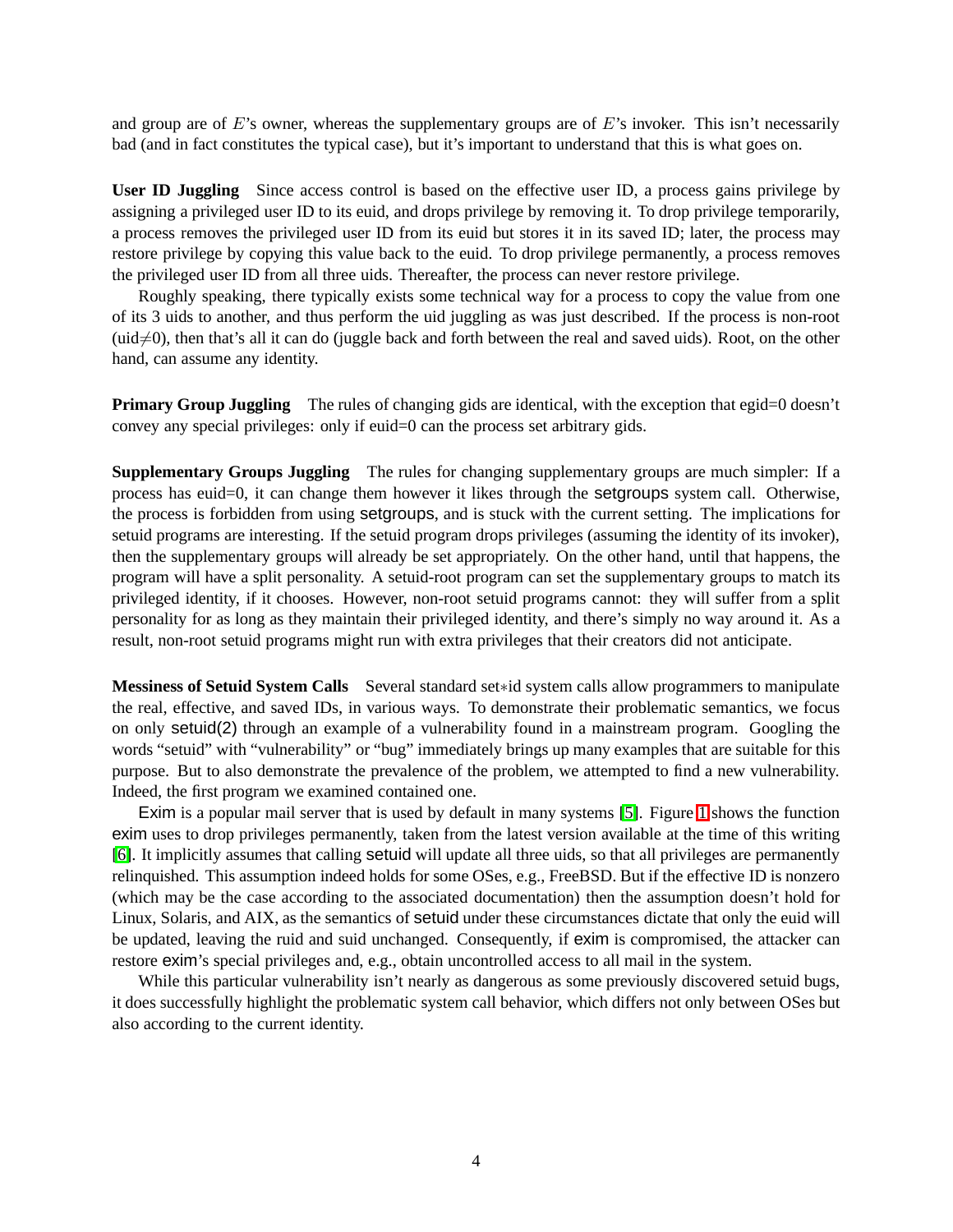```
/*
* This function sets a new uid and gid permanently, optionally calling
 * initgroups() to set auxiliary groups. There are some special cases when
 * running Exim in unprivileged modes. In these situations the effective
 * uid will not be root; [...]
 */
void exim_setugid(uid_t uid, gid_t gid, BOOL igflag, uschar *msg)
{
   uid t euid = qeteuid();
   gid_t egid = getegid();
    if (euid == root uid || euid != uid || egid != gid || igflag) {
        if (igflag) {
            /* do some supplementary groups handling here */ ...
        }
        if (setgid(gid) < 0 || setuid(uid) < 0) {
            /* PANIC! */ ...
        }
    }
}
```
<span id="page-4-0"></span>Figure 1: *Exim's code to permanently change identity contains a vulnerability.*

### **4 Safely Dropping Privileges**

Equipped with a good understanding of the subject, we go on to develop an algorithm to safely drop privileges permanently. We do so in a top-down manner, and make use of the *ucred t* and *pcred t* types as defined above. Figure [2](#page-5-0) shows the algorithm. Its input parameter specifies the target identity; the algorithm guarantees to permanently switch to the target identity, or clearly indicate failure. The algorithm works by first changing the supplementary groups, then changing the gids, and changing the uids (in that order), and finally checking that the current identity matches the target identity.

**Error Handling** There are two ways to indicate failure, depending how the macros *DO CHK* and *DO SYS* are defined:

```
#ifdef LIVING_ON_THE_EDGE
# define DO_SYS(call) if( (call) == -1 ) return -1 /* do system call */<br># define DO_CHK(expr) if( ! (expr) ) return -1 /* do boolean check */
# define DO_CHK(expr) if( ! (expr)
#else
# define DO\_SYS(call) if( (call) == -1 ) abort( ) /* do system call */
# define DO_CHK(expr) if( ! (expr) ) abort() /* do boolean check */
#endif
```
But while reporting failure through return values is possible, we advise against it, as it might leave the identity in an inconsistent state. Thus, when an identity change fails in the middle, programmers should either abort, or really know what they're doing.

**Input Check** The *ucred is sane* function checks the validity of the input parameter. It is implemented as follows:

```
long nm = sysconf(_SC_NGROUPS_MAX);
return (nm >= 0) && (nm >= uc->sups.size) && (uc->sups.size >= 0) &&
      uc->uid != (uid t)-1 &&
      uc->qid != (qid_t)-1;
```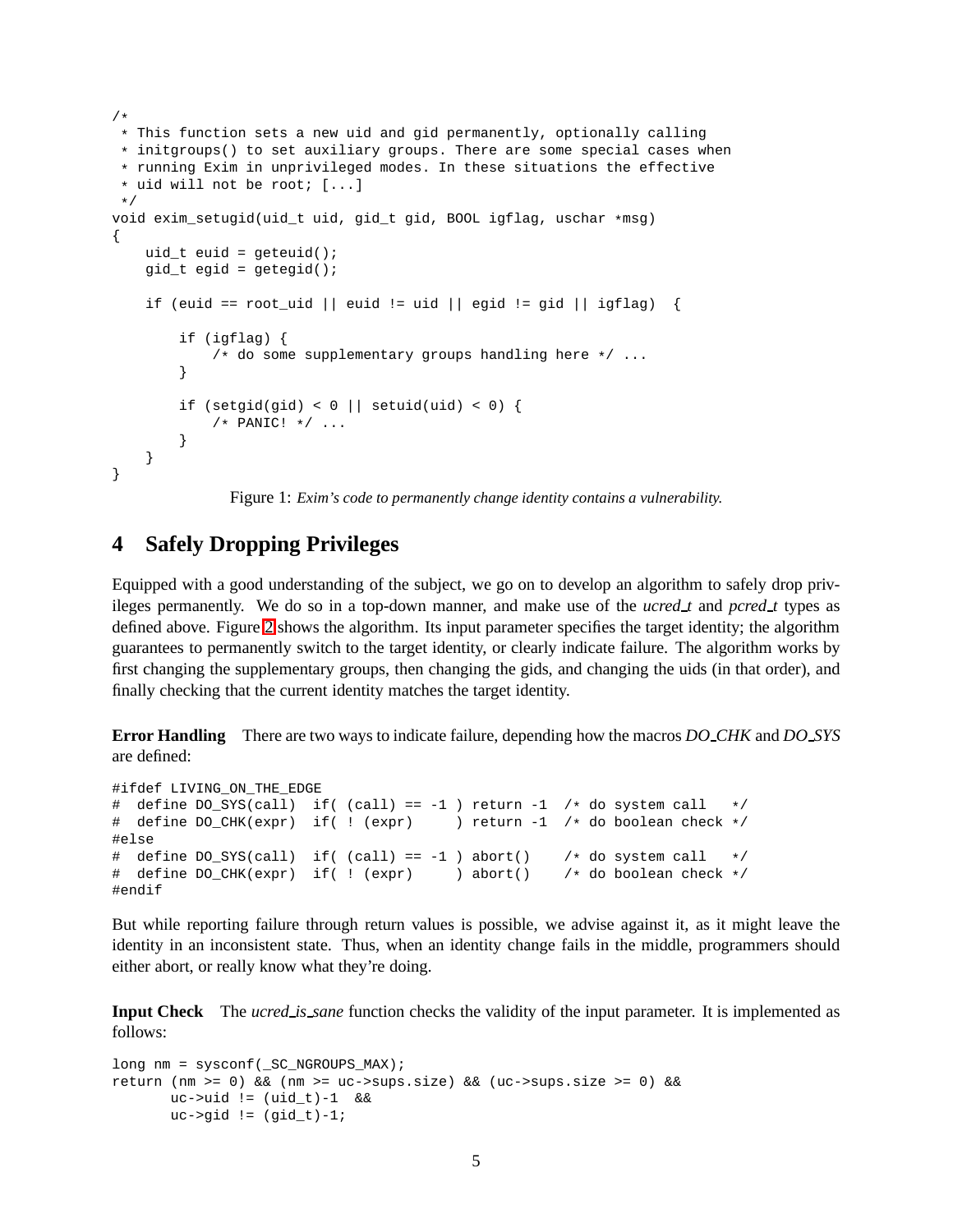```
int drop_privileges_permanently(const ucred_t *uc /*target identity*/)
{
   uid_t u = uc->uid;
   qid_t q = uc - \geq qid;pcred_t pc;
   DO_CHK( ucred_is_sane(uc) );
   DO_SYS( set_sups( &uc->sups ) );
   DO_SYS( set_gids( g/*real*/, g/*effective*/, g/*saved*/ ) );
   DO SYS( set uids( u/*real*/, u/*effective*/, u/*saved*/ ) );
   DO_SYS( get_pcred( &pc ) );
   DO_CHK( eql_sups ( &pc.sups , &uc->sups ) );
   DO_CHK( g == pc.gids.r && g == pc.gids.e && g == pc.gids.s );
   DO_CHK( u == pc.uids.r && u == pc.uids.e && u == pc.uids.s );
   free( pc.sups.list );
#if defined( linux )
   DO_SYS( get_fs_ids(&u,&g) );
   DO_CHK( u == uc->uid && g == uc->gid );
#endif
   return 0; /* success */
}
```
<span id="page-5-0"></span>Figure 2: *Permanently switching identity, and verifying the correctness of the switch.*

The maximal size of the supplementary groups may differ between systems, but can be queried in a standard way. We also check that the user and group IDs aren't -1, because this has special meaning for several set∗id system calls ("ignore").

**Verification** The first chunk of code in Figure [2](#page-5-0) is responsible for setting the supplementary groups to  $uc \rightarrow *sups*$ , the three gids to *g*, and the three uids to *u*. Setting the uids last is important, because afterwards the process might lose its privilege to change its groups. Setting supplementary groups before primary groups is also important, for reasons to become clear later on. The reminder of the function verifies that all of these operations successfully changed our credentials to the desired identity. This policy is required in order to prevent mistakes in the face of the poorly designed set∗id interface (e.g., this policy would have prevented the exim vulnerability), to protect against possible related kernel bugs [\[2\]](#page-9-3) or noncompliant behavior (see below), and to defend against possible future kernel changes. These reasons, combined with the fact that having the correct identity is crucial in terms of security, provide good motivation for our untrusting approach.

**Querying Process Identity** The *get pcred* function we implement fills the memory pointed to by the *pcred\_t* pointer it gets. We get the ruid, rgid, euid, and egid with the help of the standard system calls getuid, getgid, geteuid, and getegid, respectively. Unfortunately, there's no standard way to retrieve saved IDs, so we use whatever facility the OS makes available, as shown in Figure [3.](#page-6-0) The getresuid and getresgid nonstandard system calls are the easiest to use and the most popular among OSes. AIX's getuidx and getgidx also have easy semantics, whereas with Solaris the programmer must resort to using Solaris's /proc interface [\[10\]](#page-9-12).

The supplementary groups are retrieved with the help of the standard getgroups system call. In order to allow for easy comparison of supplementary arrays, we normalize the array by sorting it and by removing duplicate entries, if exist. The array is *malloc*ed, and should therefore be *free*d later on.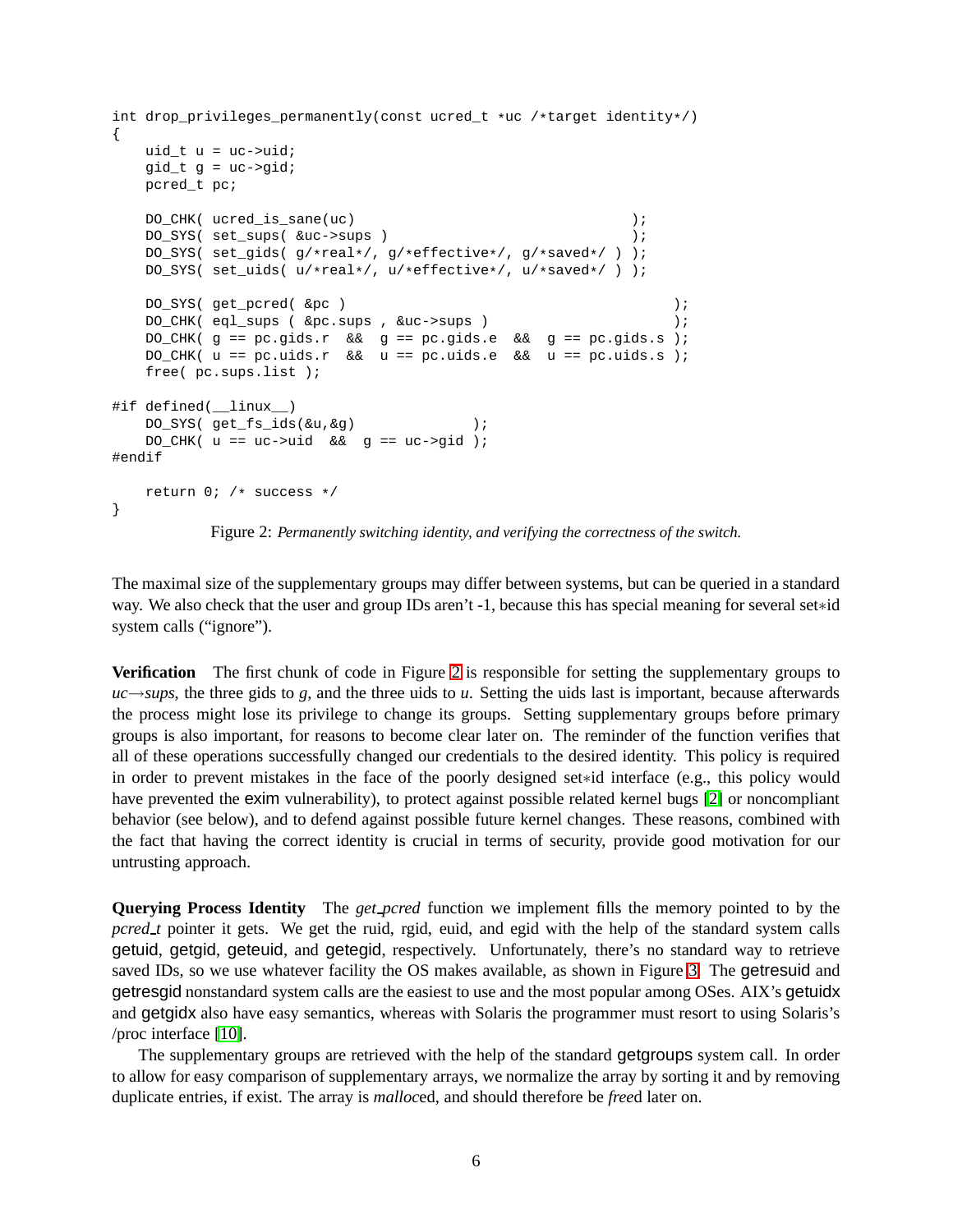```
int get_saved_ids(uid_t *suid, gid_t *sgid)
{
#if defined(__linux__) || defined(__HPUX__) || \
   defined(__FreeBSD__) || defined(__OpenBSD__) || defined(__DragonFly__)
   uid_t ruid, euid;
   gid_t rgid, egid;
   DO_SYS( getresuid(&ruid, &euid, suid) );
   DO_SYS( getresgid(&rgid, &egid, sgid) );
#elif defined(_AIX)
   DO_SYS( *suid = getuidx(ID_SAVED) );
   DO_SYS( *sgid = getgidx(ID_SAVED) );
#elif defined(__sun__) || defined(__sun)
   prcred_t p; /* prcred_t is defined by Solaris */
   int fd;
   DO_SYS( fd = open("/proc/self/cred", O_RDONLY) );
   DO CHK( read(fd, \&p, sizeof(p)) == sizeof(p) );
   DO_SYS( close(fd) );
   *suid = p.pr_suid;
   *sgid = p.pr_sgid;
#else
# error "need to implement, notably: __NetBSD__, __APPLE__, __CYGWIN_"
#endif
   return 0;
}
```
<span id="page-6-0"></span>Figure 3: *Getting the saved uid and gid is an OS-dependent operation.*

**Linux Filesystem IDs** The fsuid is supposed to mirror the euid, as long as setfsuid isn't explicitly used [\[11\]](#page-9-9), and the same goes for fsgid and egid. However, there has been at least one kernel bug that violated this invariant [\[2\]](#page-9-3). Therefore, in accordance to our defensive approach, the algorithm in Figure [2](#page-5-0) explicitly verifies that the fs-invariant indeed holds. As there are no getfsuid or getfsgid, our implementation of *get fs ids* is the C equivalent of

```
grep Uid /proc/self/status | awk '{print $5}' # prints fsuid
grep Gid /proc/self/status | awk '{print $5}' # prints fsgid
```
**Setting Uids and Gids** The POSIX-standard interfaces for setting IDs are tricky, OS-dependent, and offer no way to directly set the saved IDs. Consequently, *nonstandard* interfaces are preferable, if they offer superior semantics. This is the design principle underlying our implementation of *set uids* and *set gids*. The implementation is similar in spirit to the code in Figure [3,](#page-6-0) but is complicated by the fact that non-privileged processes are sometimes not allowed to use the preferable interface, in which case we fallback on whatever is available.

Specifically, all OSes that support getresuid (see Figure [3\)](#page-6-0) also support setresuid and setresgid. These offer the clearest and most consistent semantics, and can be used by privileged and non-privileged processes alike. (Of course the usual restrictions for non-privileged processes still apply, namely, each of the three parameters must be equal to one of the three IDs of the process.) In Solaris, only root can use the /proc interface for setting IDs [\[10\]](#page-9-12), so with non-root processes we naively use seteuid and setreuid (and their gid counterparts) and hope for the best: the verification part in Figure [2](#page-5-0) will catch any discrepancies. In AIX, setuidx and setgidx are the clearest and most expressive, and can be used by root and non-root processes [\[13\]](#page-9-13). However, AIX is very restrictive: a non-root process can only change its effective IDs, so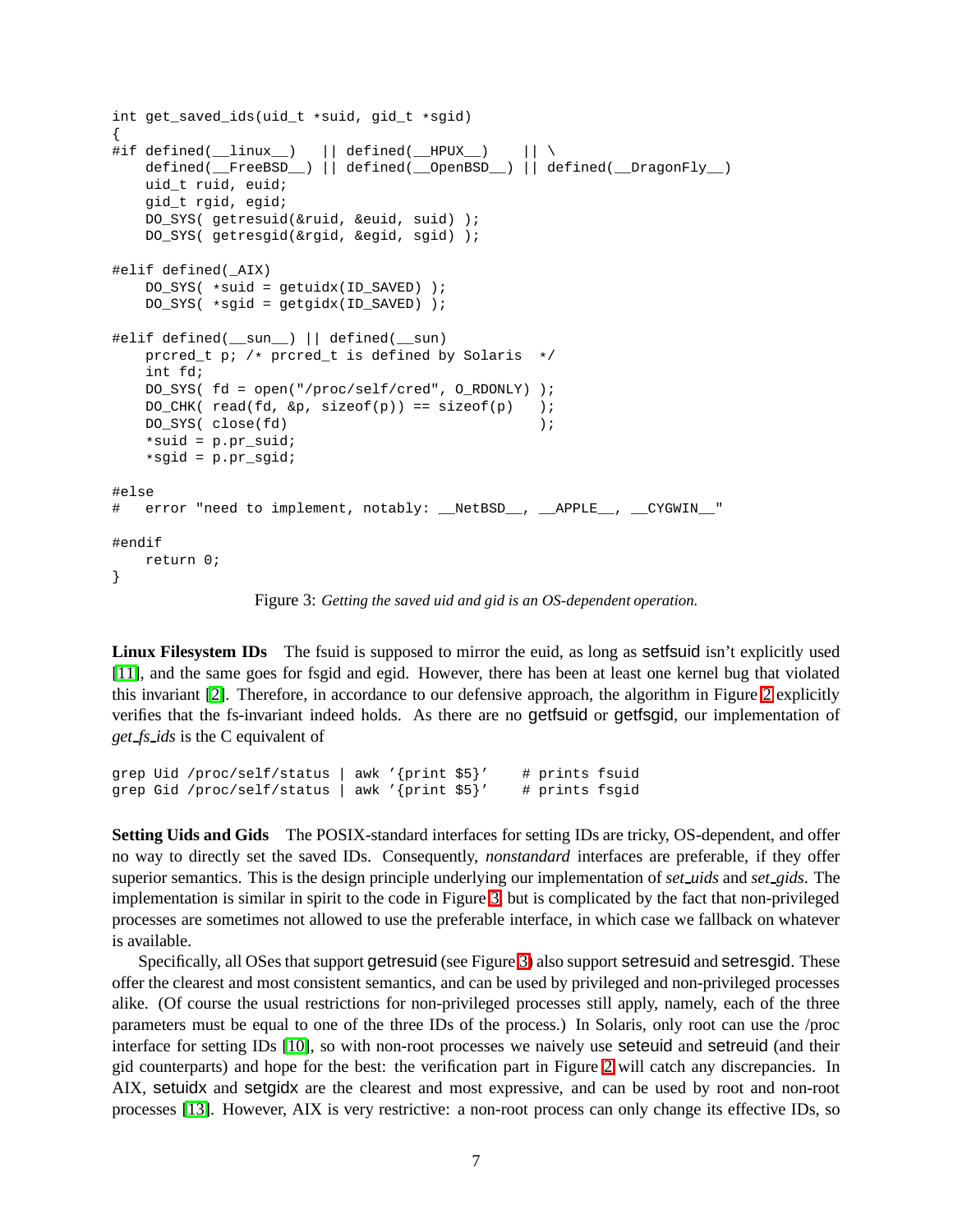```
int set_sups(const sups_t *target_sups)
{
    sups_t targetsups = *target_sups;
#ifdef __FreeBSD__
   gid_t arr[ targetsups.size + 1 ];
   memcpy(arr+1, targetsups.list, targetsups.size * sizeof(gid_t) );
   targestups.size = targestups.size + 1;targetsups.list = arr;
    targetsups.list[0] = qetegid();
#endif
    if( geteuid() == 0 ) \{ // allowed to setgroups, let's not take any chances
        DO_SYS( setgroups(targetsups.size, targetsups.list) );
    }
    else {
        sups_t cursups;
        DO SYS( get sups(&cursups) );
        if( ! eql_sups(&cursups, &targetsups) ) // this will probably fail... :(
           DO_SYS( setgroups(targetsups.size, targetsups.list) );
        free( cursups.list );
    }
   return 0;
}
```
<span id="page-7-0"></span>Figure 4: *Setting supplementary groups, while trying to avoid failure of non-root processes, and accommodating noncompliant behavior of FreeBSD.*

dropping privileges permanently is impossible for non-root processes; also, root processes are allowed to set euid, euid/ruid, or euid/ruid/suid, but only to the same value.

**Supplementary Groups Caveats** Recall that non-root processes are not allowed to call setgroups. Therefore, to avoid unnecessary failure, setgroups is only invoked if the current and target supplementary sets are unequal, as shown in Figure [4.](#page-7-0) (Disregard the FreeBSD chunk of code for the moment.) Additionally, recall that after setting the supplementary groups in Figure [2,](#page-5-0) we verify that this succeeded by querying the current set of supplementary groups and checking that it matches the desired value. In both cases the current and target supplementary sets must be compared. But unfortunately, this isn't as easy as one would expect.

The POSIX standard specifies that "it is implementation-defined whether getgroups also returns the effective group ID in the grouplist array" [\[9\]](#page-9-14). This seemingly harmless statement means that if the egid is in fact found in the list returned by getgroups, there's no way to tell whether this group is actually a member of the supplementary group list or not. In particular, there is no reliable, portable way to get the current list of supplementary groups. As a result, our code for comparing the current and target supplementary sets (see *eql sups* in Figure [5,](#page-8-0) which is used in Figure [2](#page-5-0) and Figure [4\)](#page-7-0) assumes that they match even if the current supplementary set contains the egid and the target supplementary set doesn't. This isn't completely safe, but it's the best we can do, and it's certainly better than not comparing at all.

**Noncompliant FreeBSD Behavior** Kernel designers might be tempted to internally represent the egid as just another entry in the supplementary array, as this can somewhat simplify the checking of file permissions. Indeed, instead of separately comparing the file's group against (1) the egid of the process and (2) its supplementary array, only the latter check is required. The aforementioned POSIX rule that allows getgroups to also return the egid, reflects this fact. But POSIX also explicitly states that "set[∗]gid function[s] shall not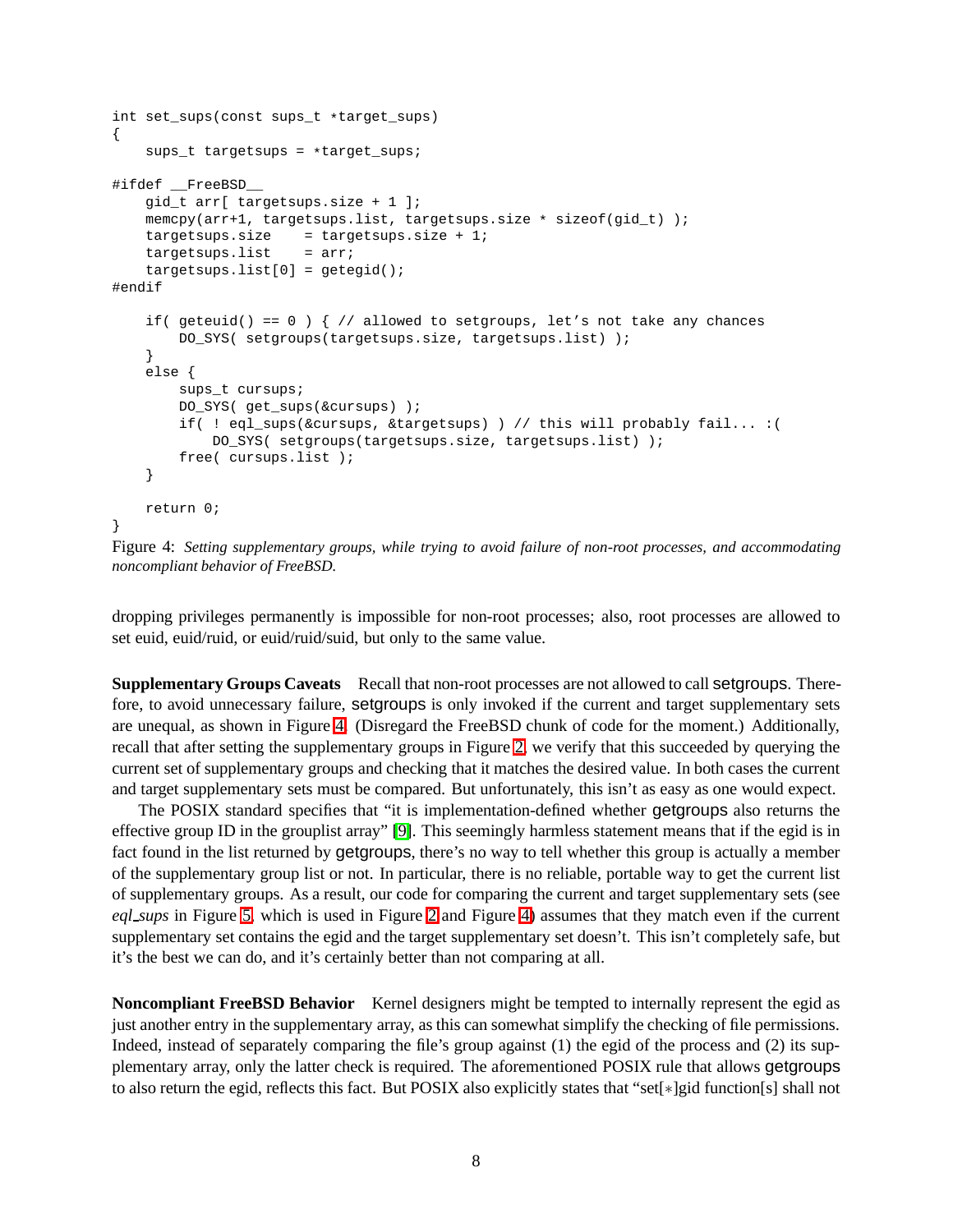```
bool eql_sups(const sups_t *cursups, const sups_t *targetsups)
{
   int i, j, n = targetsups->size;
   int diff = cursups->size - targetsups->size;
   qid_t \neq qid = qeteqid();
   if( diff > 1 || diff < 0 ) return false;
   for(i=0, j=0; i < ni; i++, j++)if( cursups->list[j] != targetsups->list[i] ) {
           if( cursups->list[j] == eqid ) i--; // skipping j
           else return false;
       }
   // If reached here, we're sure i==targetsups->size. Now, either
   // j==cursups->size (skipped the egid or it wasn't there), or we didn't
   // get to the egid yet because it's the last entry in cursups
   return j == cursups->size ||
       (j+1 == curvesups->size & cursups->list[j] == egid);}
```

```
Figure 5: When comparing the current supplementary array to the target array, we must ignore the egid if it's included
in the former.
```
affect the supplementary group list in any way" [\[12\]](#page-9-15). And, likewise, setgroups shouldn't affect the egid. So such a design decision, if made, must be implemented with care.

The FreeBSD kernel has taken this decision, and designated the first entry of the supplementary array to the egid of the process. But the implementors weren't careful enough, or didn't care about POSIX semantics [\[4\]](#page-9-16). When trying to understand why the verification code in Figure [2](#page-5-0) sometimes fails in FreeBSD, we realized that the kernel ignores the aforementioned POSIX rules and makes no attempt to mask the internal connection between egid and the supplementary array. Thus, when changing the array through setgroups, the egid becomes whatever happens to be the first entry of the array. Likewise, when setting the egid (e.g., through setegid), the first entry of the array changes accordingly, in clear violation of POSIX. The code in the beginning of Figure [4](#page-7-0) accommodates this noncompliant behavior. Additionally, whenever we need to set the egid, we always make sure to do it after setting the supplementary groups, not before (see Figure [2\)](#page-5-0).

**Temporarily Dropping and Restoring Privileges** Our implementation also includes functions to temporarily drop privileges and to restore them. They are similar to Figure [2](#page-5-0) in that they accept a "target identity" *ucred\_t* argument, they treat supplementary groups identically, and they verify that the required change has indeed occurred. When dropping privileges temporarily, we change only the euid/egid if we can help it (namely, if the values before the change are present in the real or saved IDs, which means restoration of privileges will be possible). Otherwise we attempt to copy the current values to the saved IDs before making the change. (Unfortunately, this will fail on AIX for non-root processes.) The algorithm that restores privileges performs operations in the reverse order: first restoring uids, and only then restoring groups; saved and real IDs are unaffected.

**Caution!** Identity is typically shared between threads of the same application. Consequently, our code is not safe in the presence of any kind of multithreading: concurrent threads should be suspended, or else they run the risk of executing with an inconsistent identity. Likewise, signals should be blocked or else the corresponding handlers might suffer from the same deficiency.